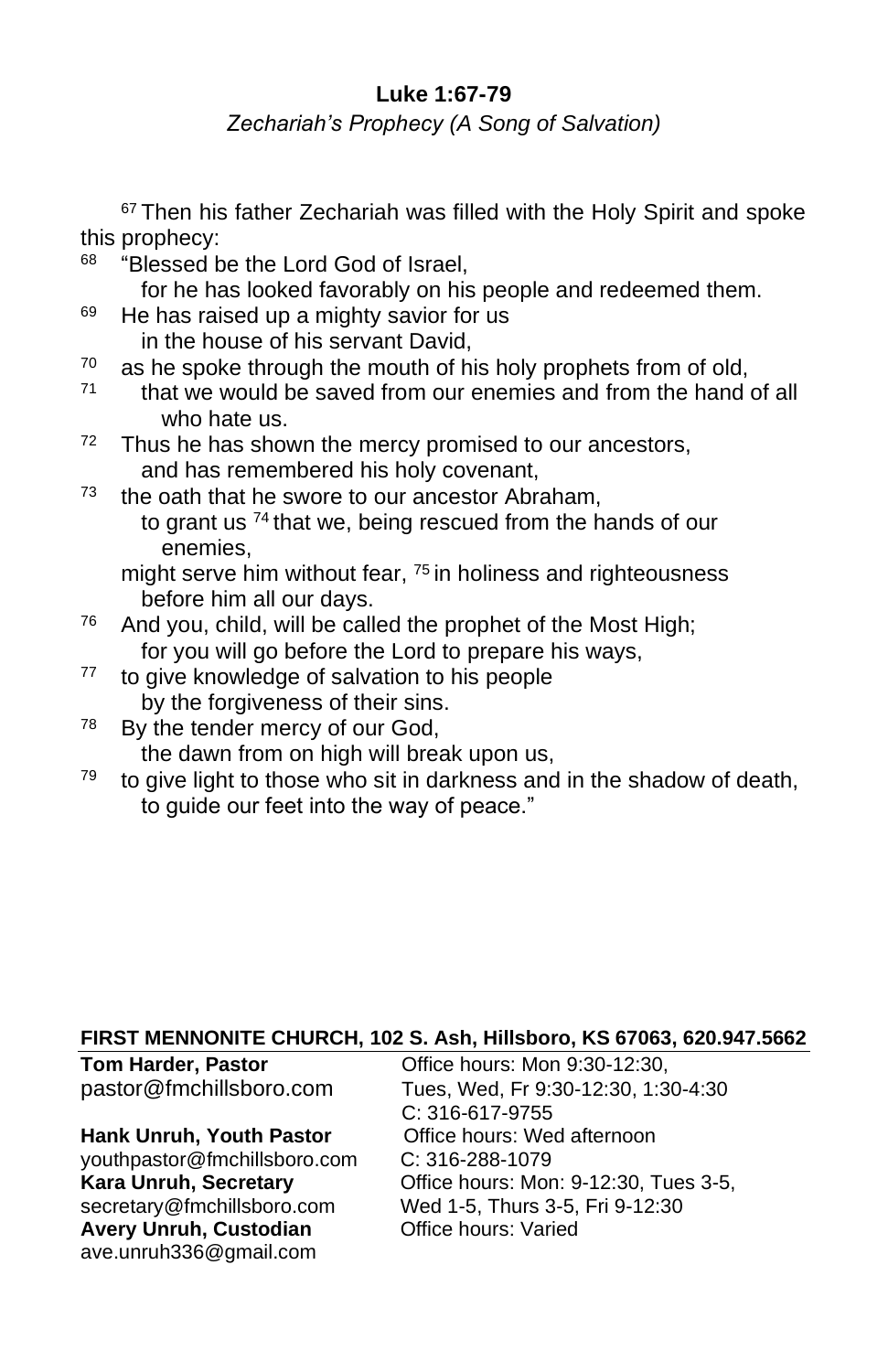

# **FIRST MENNONITE** CHURCH

 In Christ - Making Disciples through Loving Relationships.

Worship 10:30 a.m.

# **Second Sunday of Advent – December 5, 2021 Dare to imagine God's embrace!**

**Imagine the wideness of God's embrace of all creatures and creation! It will widen our hearts to do the things that make for** *peace.*

# **GATHERING**

Gathering Music **Shirley Baltzer** Shirley Baltzer Welcome, Announcements, Greeting The County Doug Miller Prelude to Worship Shirley Baltzer \*Call to Worship **Doug Miller** 

*In the quietness of our winter season, God breathes.* **God comes close, open-armed.** *We are held: tightly, gently, tenderly.* **God's embrace is wide.** *A voice cries in the wilderness, "Prepare the way of the Lord,"* **and God pulls the cries close.** *God is already here.*

Hymn Comfort, Comfort, O My People VT 212 Candle Litany *We light a candle of peace. And we imagine:* **God's tender mercy, God's compassion.** *We light the candle of peace to feel God's embrace, God's nearness, God's breath.* **Imagine that . . . we are God's wonders, blessed wonders.**

Hymn **Hope Is a Candle** VT 211 Confession and Assurance *God, we begin these moments of confession by imagining your beauty and goodness. In silence, we ask you to hold us in peace.*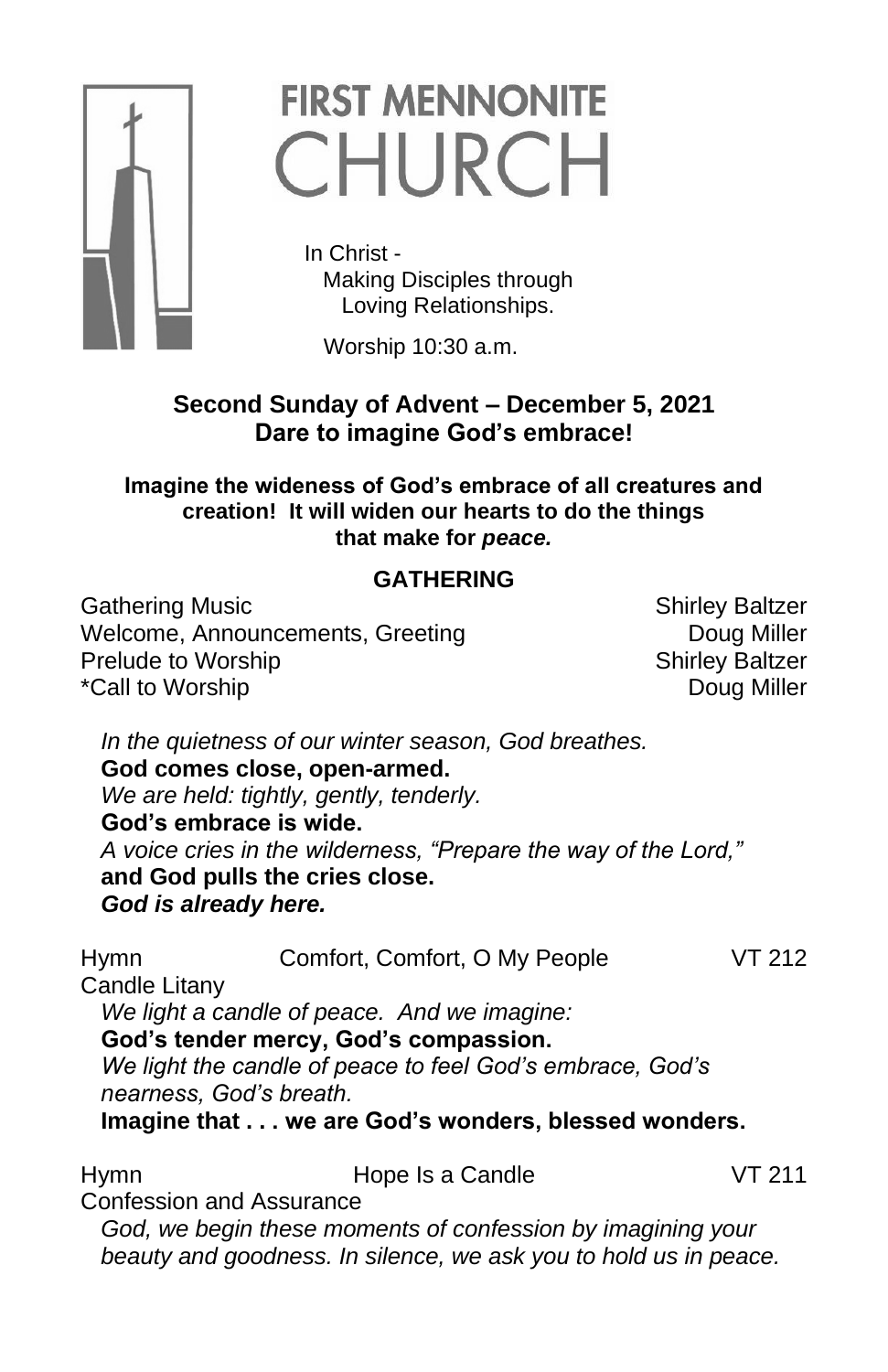(*silence*)

*Held in your strength, we give to you the noise, the conflict, and the irritations that occupy and zap us of energy we need for other thoughts and tasks.*

(*silence*)

*Confident because your arms hold us close, we dare to imagine freedom from sin. We are ready to step into the crooked and uneven world in which we live, knowing your hand will guide us.* (*silence*)

### **Assurance**

I invite you now to imagine the support of God's hands as you rise to your feet physically or in spirit.

Hear now God's words of assurance and peace:

By the tender mercy of our God, the dawn from on high will break upon us, to give light to those who sit in darkness and in the shadow of death, to guide our feet into the way of peace.

Time for God's Children Alexander Aleen Ratzlaff

#### **SHARING**

Sharing and Prayer **Pastor Tom** Hymn Lo, How a Rose E'er Blooming VT 216

#### **LISTENING**

Scripture Luke 1:67-79

Message **A** Song of Salvation **Pastor Tom** 

**RESPONDING** Hymn We Dream of a Turning VT 209

Benediction **Pastor Tommunics Pastor Tommunics Pastor Tommunics Postlude** 

Our musicians this morning are: Holly Swartzendruber (song leader), Shirley Baltzer (piano), Tom Voth (violin), Greg Zielke (French Horn), and Tom Harder (5-string violin and guitar).